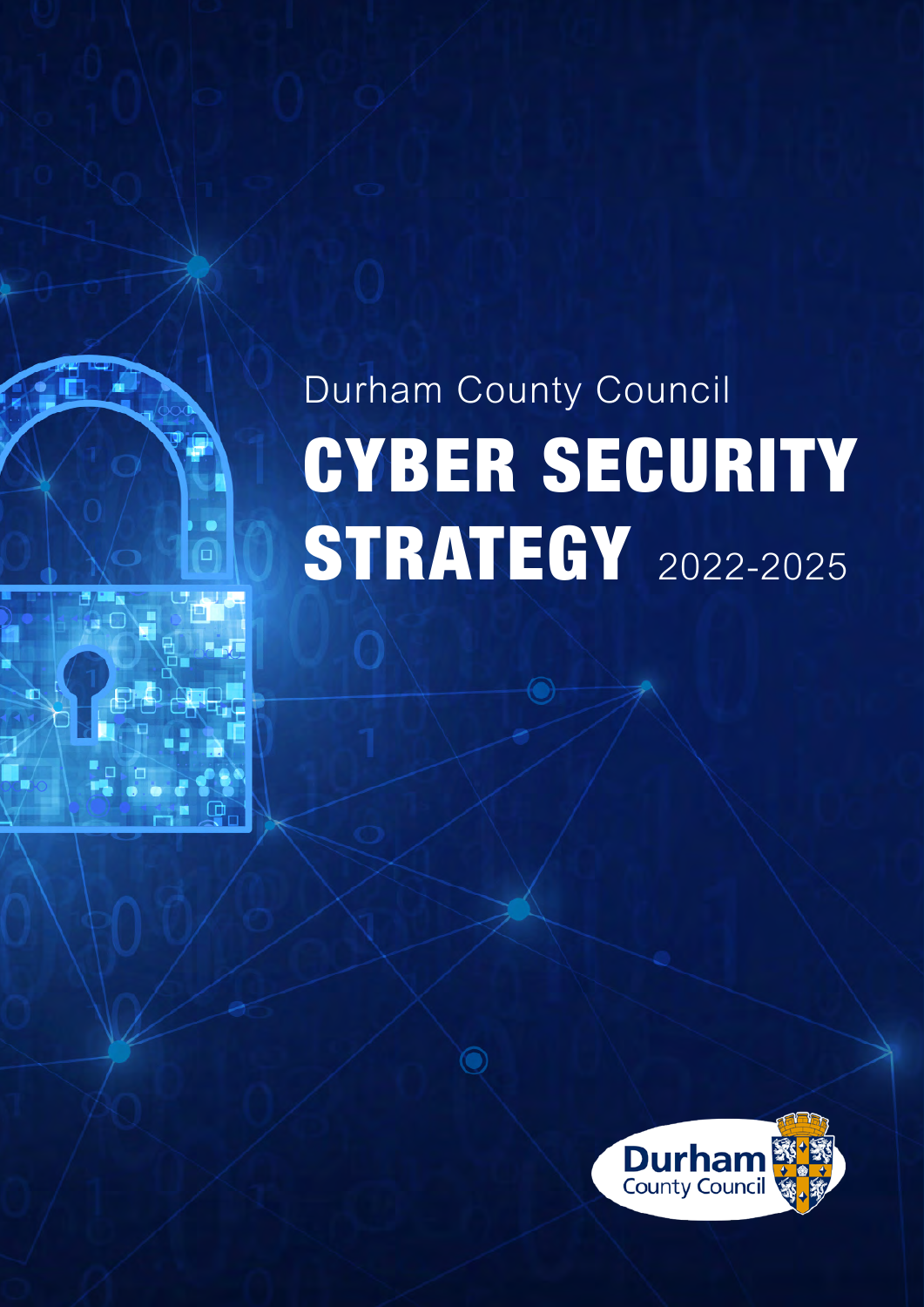# **CONTENTS**



| Purpose and scope manufactured and scope of the substitution of 5                                                 |    |
|-------------------------------------------------------------------------------------------------------------------|----|
|                                                                                                                   |    |
|                                                                                                                   |    |
| The challenge we face as a council <b>container and allenge we face as a council</b> contained and allenge of $8$ |    |
|                                                                                                                   |    |
|                                                                                                                   |    |
|                                                                                                                   |    |
|                                                                                                                   |    |
| Implementing the strategy manufactured and the 14                                                                 |    |
|                                                                                                                   |    |
| Cyber security governance / roles and responsibilities  17                                                        |    |
| <b>Appendices:</b> Appendices:                                                                                    |    |
|                                                                                                                   | 19 |
| Appendix 2 NCSC: 10 Steps to Cyber Security  20                                                                   |    |
|                                                                                                                   |    |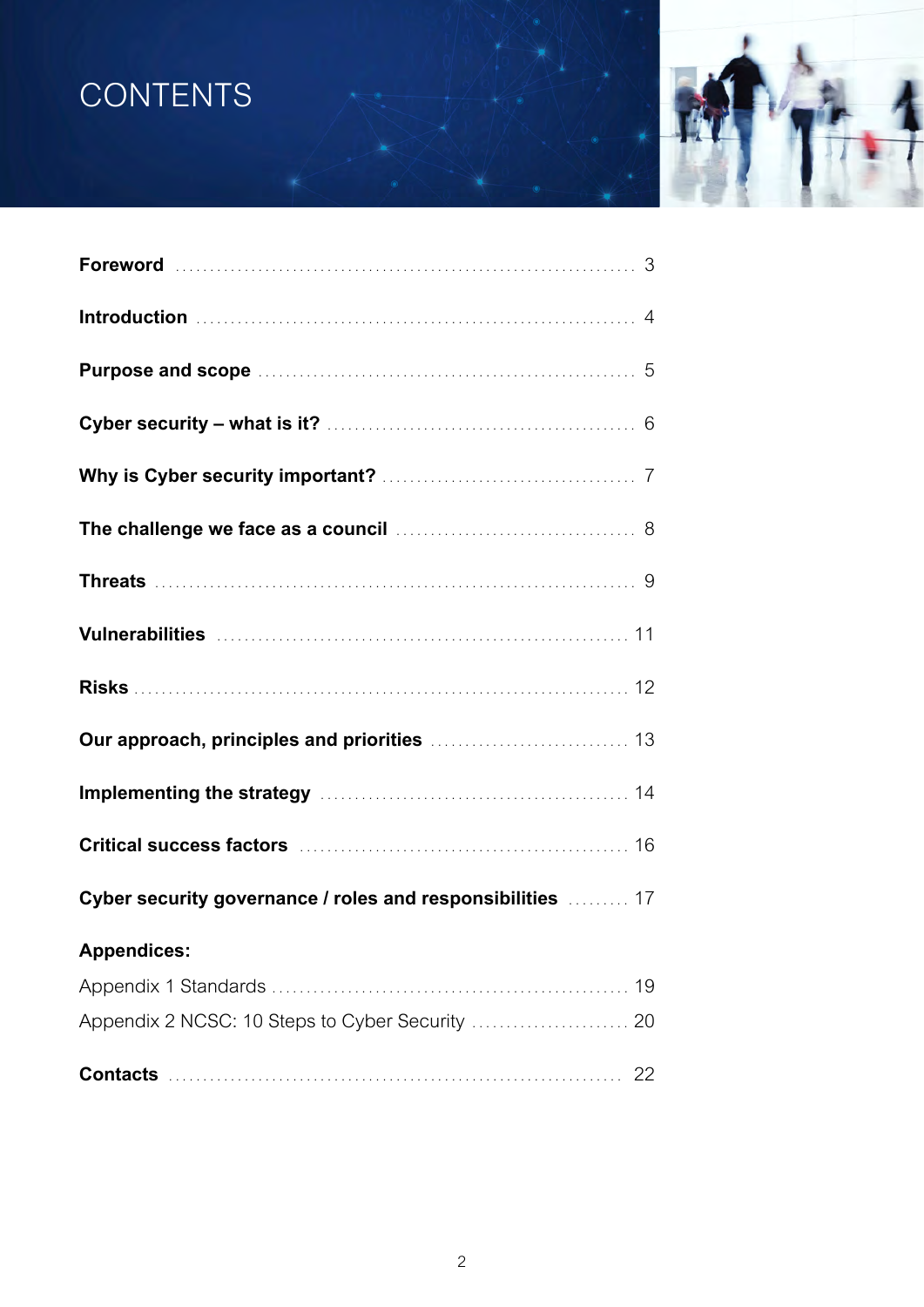<span id="page-2-0"></span>

Cllr Susan McDonnell

**Information and data are vital to every part of Durham County Council's business. As we continue to deliver a digital programme that is transforming the way we work and how local people access information and services, we need increasingly robust security measures to protect against cyber threats.**

Across the globe, cyber-attacks are growing in frequency and becoming more sophisticated. The increased use of the internet caused by Covid 19 pandemic means that cyber criminals have become more active, and our exposure has increased. When cyberattacks succeed the damage can be significant; with personal, economic and social consequences.

> This **CYBER SECURITY STRATEGY 2022-2025** sets out our approach for protecting our information systems and the data we hold to ensure the services we provide are secure and our residents, businesses and stakeholders can safely transact with us. This includes achieving a balance of embracing digital opportunities, including making information more widely available and accessible, whilst ensuring that right levels of protection are in place.

> This strategy demonstrates our commitment and the key actions we will take to further establish a trusted digital environment for DCC. We will strengthen and secure DCC from cyber threats by increasing security awareness throughout our workforce, investing in our systems and infrastructure, deterring our adversaries, and developing a wide range of responses, from basic cyber hygiene to the most sophisticated defences.

Cyber-attacks will continue to evolve, which is why we will continue to work at pace to stay ahead of all threats. The Cyber Security Strategy underpins and enables the DCC Digital Strategy, which continues to ensure we will place the customer at the heart of everything we do in a changing technological landscape. The measures outlined in this strategy will safeguard trust and confidence in the way we operate and deliver our services, supporting DCC to remain at the forefront of digital leadership.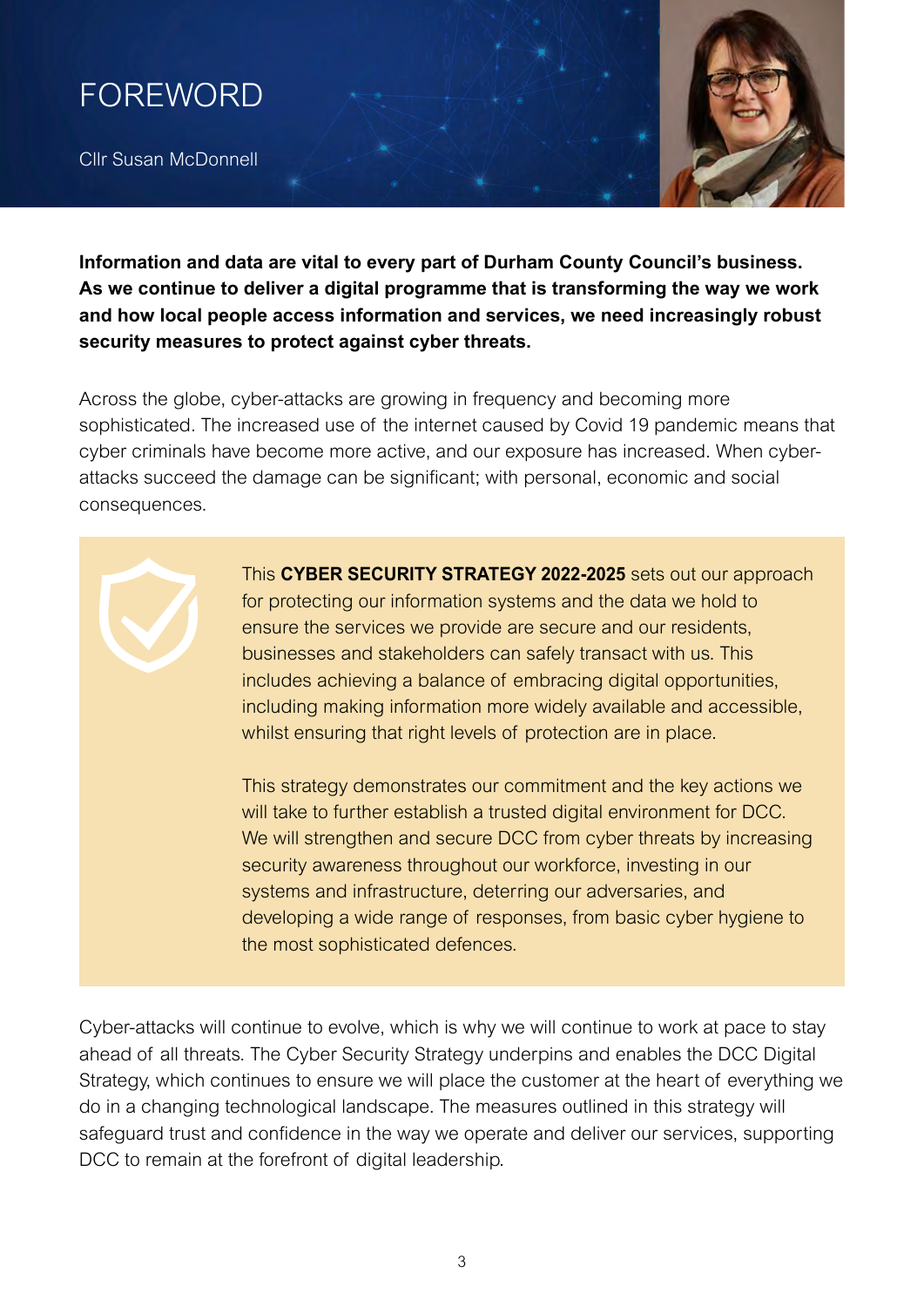# <span id="page-3-0"></span>INTRODUCTION



### **We want Durham to be a county where:**

- ✔ **There are more and better jobs.**
- ✔ **People live long and independent lives.**
- ✔ **Our communities are well connected and supportive.**

This vision is set out in our corporate plan and our digital strategy builds on that plan.

The Council's Digital Strategy sets out how technology is used to support the delivery of services to the residents, businesses and visitors in County Durham. Our digital ambitions are fundamental to delivering quality services to our communities.

The Covid 19 pandemic has impacted on all areas of public and private life. Amongst other things it has it has led to more routine professional and personal interactions to be conducted on-line and many more of us now work from home.

This has presented new and lucrative opportunities to cyber criminals. Whilst much will return to normal in due course, the extent to which we exploit cyberspace and many of our working practice will not return to the pre-pandemic norm. Cyber security has become, and will remain, a key responsibility for all of us – collectively and as individuals.

The prevalence of digital services and the dependence on their availability and integrity means that a robust and comprehensive cyber security strategy and framework are vital to ensure that appropriate measures are in place.

Staff training is also an important factor in combating cyber threats and reducing risk in a constantly changing online environment. Ongoing programmes seek to raise awareness of digital security and to strengthen the human element of cyber defence.

This strategy is our cyber security commitment, both to the people we represent and the national interest; and supports delivery of the Digital Strategy and the Council Plan by providing a framework for DCC to securely harness the benefits of digital technology for the benefit of all.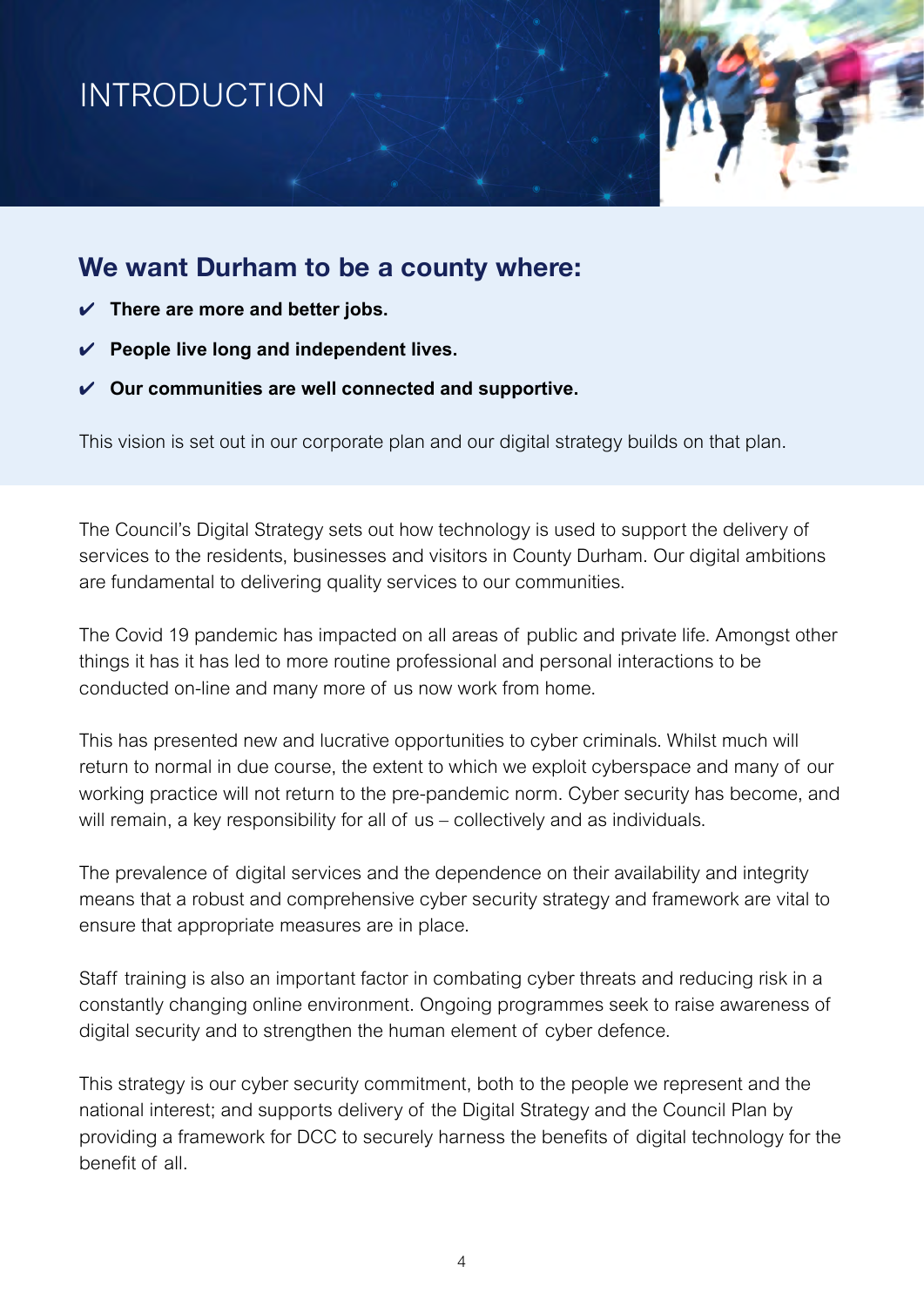# <span id="page-4-0"></span>PURPOSE AND SCOPE



**The council seeks to deliver its digital strategy through transforming Durham into a digital place and a digital Council. The scale of transformation represents an unprecedented culture shift for the Council, residents, partners and businesses.**

The Cyber Security Strategy is a new strategy, introduced in response to the increasing threat from cyber criminals and several successful and high-profile cyber-attacks on public and private organisations.

The purpose of the strategy is to give assurance to residents and other stakeholders of the council's commitment in delivering robust information security measures to protect resident and stakeholder data from misuse and cyber threats, and to safeguard their privacy through increasingly secure and modern information governance and data sharing arrangements – both internally and with partners.

Through delivery of this strategy, we will comply with and embed the principles of '**Cyber Essentials Plus**'; a government-backed, industry-supported scheme to help organisations protect themselves against common online threats. We will also follow the "**10 Steps to Cyber Security**" framework published by the National Cyber Security Centre.



The scope of this strategy includes all DCC's information systems, the data held on them, and the services they help provide. It aims to increase cyber security for the benefit of all residents, businesses, partners and stakeholders; helping to protect them from cyber threats and crime.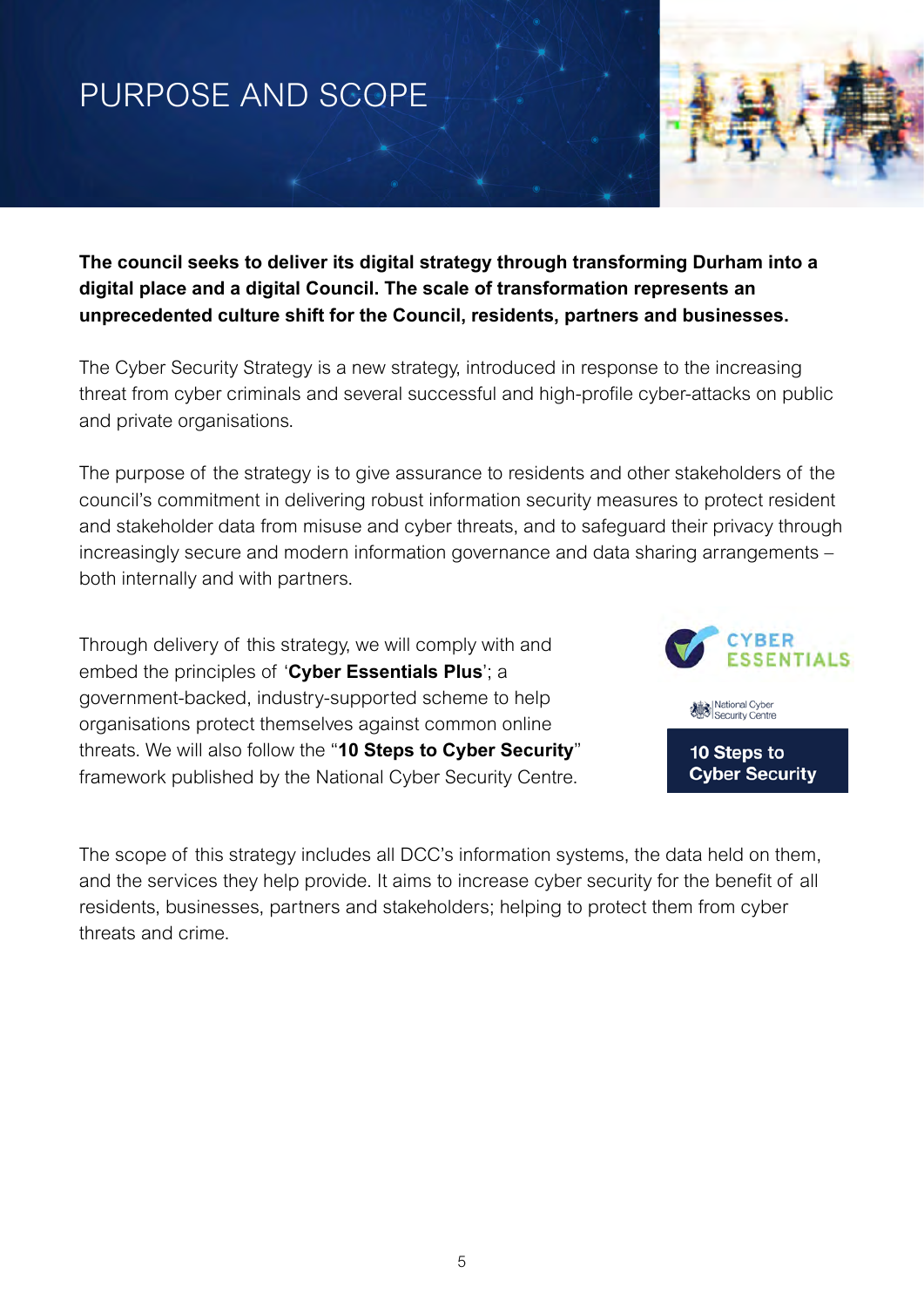# <span id="page-5-0"></span>CYBER SECURITY – WHAT IS IT?



**Cyber security refers to the body of technologies, processes, and practices designed to protect networks, devices, programs and data from attack, damage, or unauthorized access.**

Cyber security is the practice of ensuring the confidentiality, integrity and availability (CIA) of information.

| the control of the control of the<br>$\mathcal{L}^{\text{max}}_{\text{max}}$ and $\mathcal{L}^{\text{max}}_{\text{max}}$ and $\mathcal{L}^{\text{max}}_{\text{max}}$ |
|----------------------------------------------------------------------------------------------------------------------------------------------------------------------|
|                                                                                                                                                                      |
|                                                                                                                                                                      |
| the control of the control of the control of                                                                                                                         |

## **Attacks on Confidentiality**

– stealing or copying personal information.



– seeks to corrupt, damage or destroy information or systems and the people who rely on them.

### **Attacks on Availability**

– denial of services.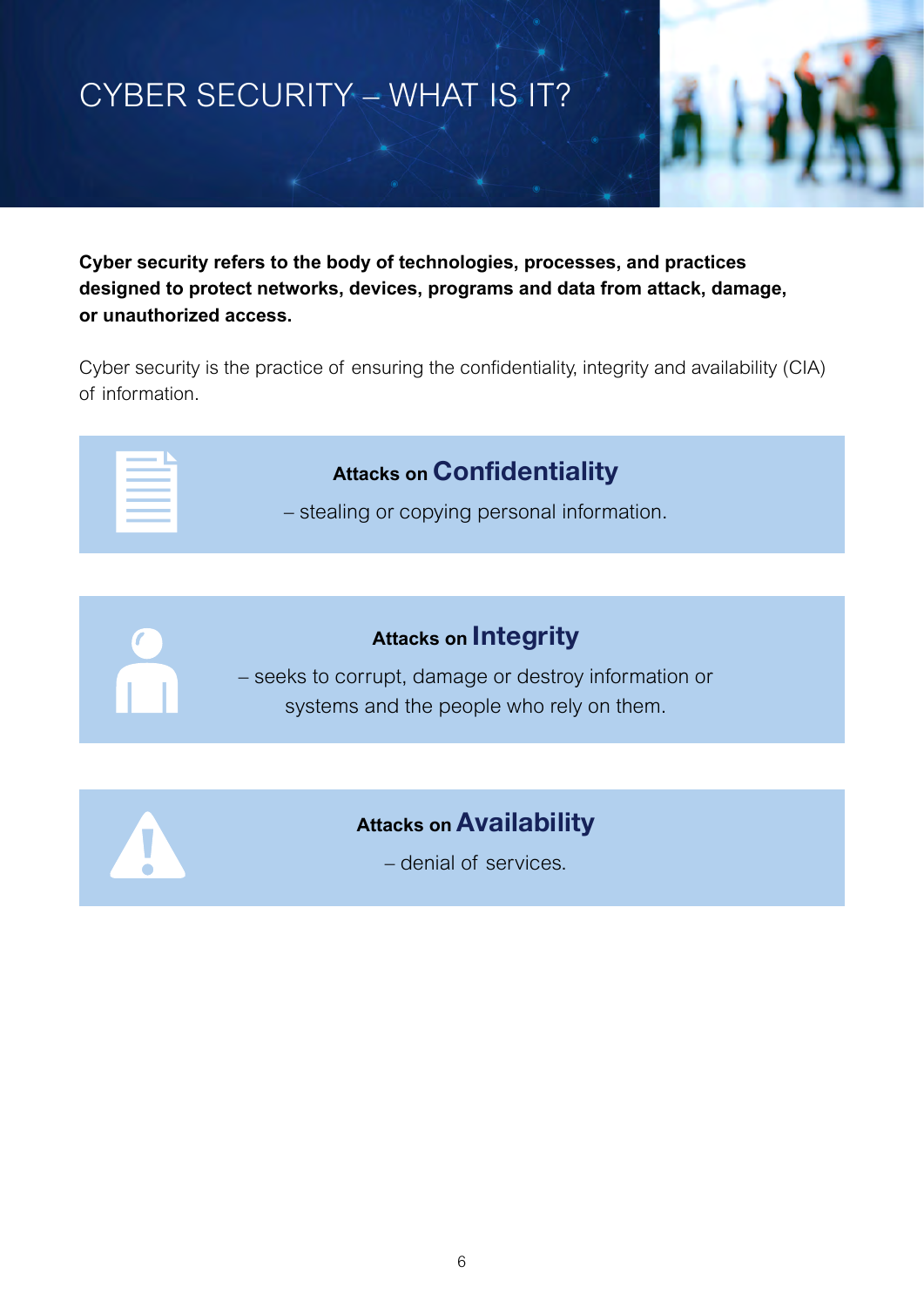# <span id="page-6-0"></span>WHY IS CYBER SECURITY IMPORTANT?





**In order to deliver services, Durham County Council collects, processes, transmits and stores large amounts of personal and sensitive data and transmits sensitive data across networks to other devices.**



**A successful cyber-attack would considerably interrupt DCC's ability to deliver services – many of which serve our most vulnerable residents – as well as incurring large recovery costs and significant damage to our reputation.**



**A successful cyber security approach enables us to protect information the systems that are used to process or store it, ensures our services are kept up and running, and is vital in ensuring the public trusts the council with their information.**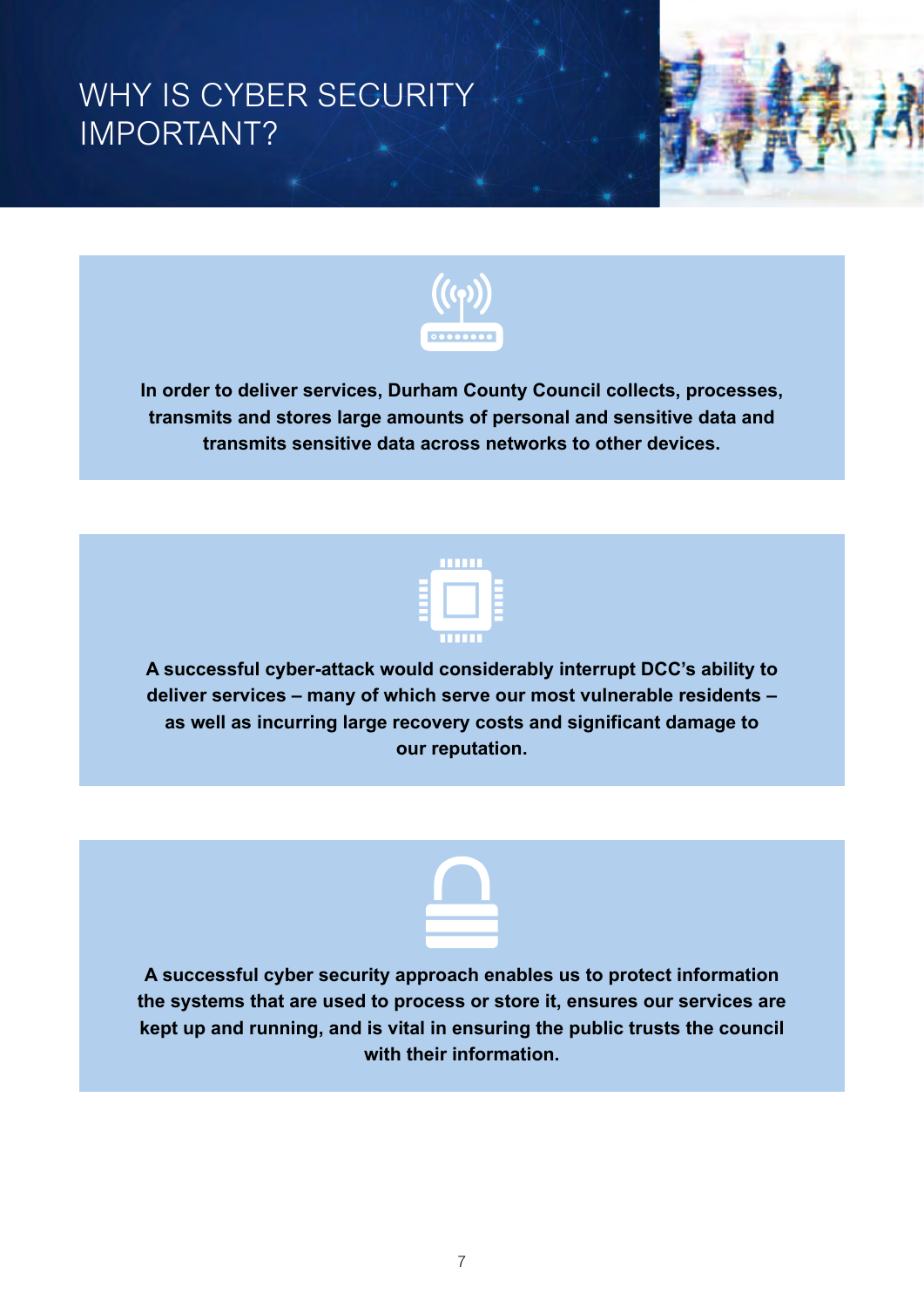# <span id="page-7-0"></span>THE CHALLENGE WE FACE AS A COUNCIL



- The council continues to use an increasing range of technology, from apps and the  $\mathbf{\Omega}$ cloud, to different devices.
- Much of our business is done online, such as corresponding with residents and local <u>д</u> businesses, carrying out case work, and reviewing reports and papers for council meetings.
- This direction of travel is expected to continue and accelerate; making effective ∩ cyber security ever more crucial in protecting against new types of threats, risks and vulnerabilities.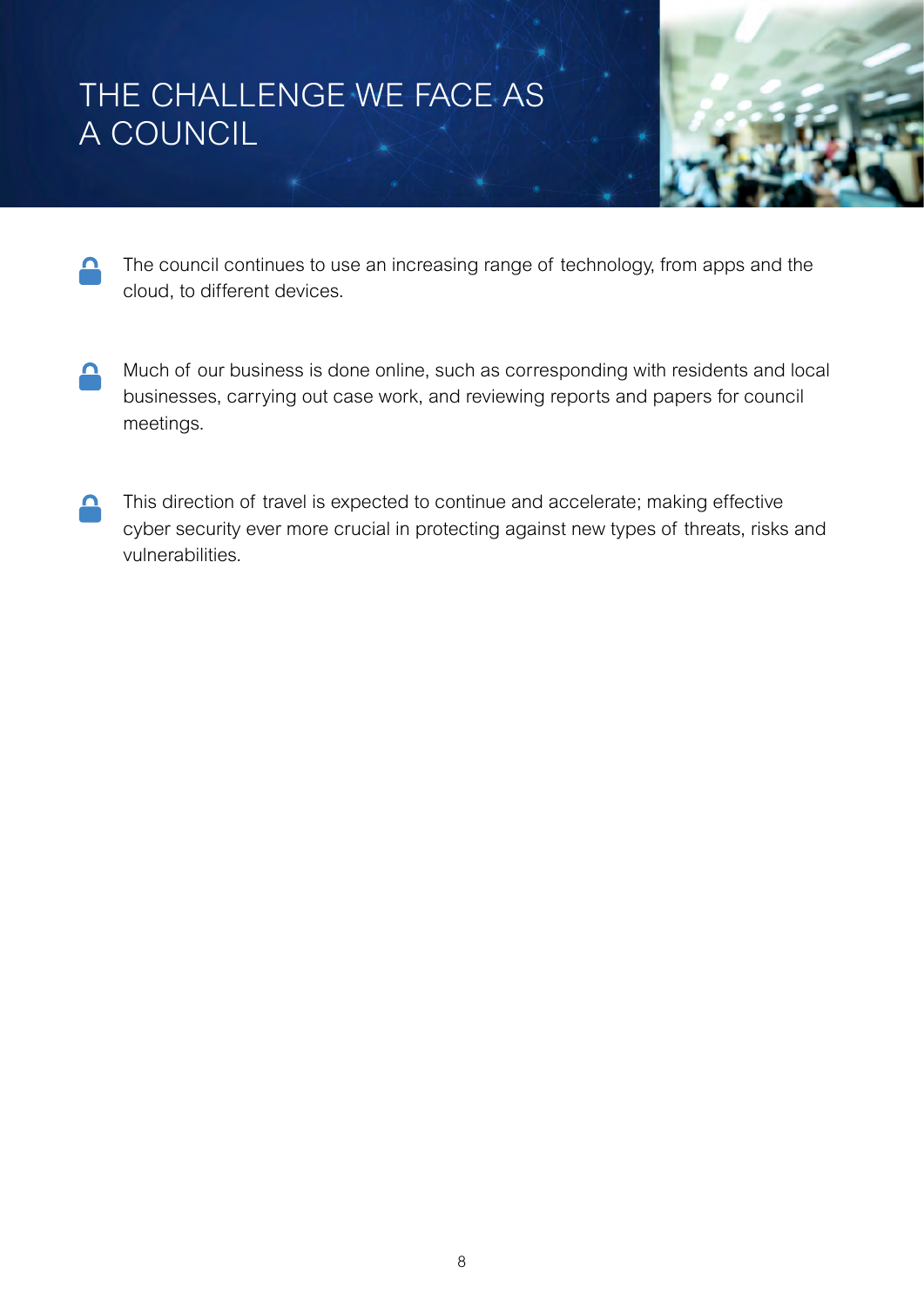<span id="page-8-0"></span>



**A threat left unchecked could disrupt the day-to-day operations of the council and the delivery of local public services, and ultimately has the potential to compromise national security.**

Types of threat:

### **Cyber criminals and cyber crime**

Cyber criminals are generally working for financial gain. Most commonly, for the purposes of fraud: either selling illegally gained information to a third party or using it directly for criminal means.

#### **Key tools and methods used by cyber criminals include:**

**Malware** – malicious software that includes viruses, Trojans, worms or any code or content that could have an adverse impact on organisations or individuals.

**Ransomware** – a kind of malware that locks victims out of their data or systems and only allows access once money is paid.

**Phishing** – emails purporting to come from a public agency to extract sensitive information from members of the public.

### **Hacktivism**

Hacktivists will generally take over public websites or social media accounts to raise the profile of a particular cause. When targeted against local government websites and networks, these attacks can cause reputational damage locally. If online services are regularly disrupted by cyber-attacks this could lead to the erosion of public confidence in using such services. Hacktivist groups have successfully used distributed denial of service (DDoS – when a system, service or network is overwhelmed by an electronic attack, and it becomes unavailable) attacks to disrupt the websites of a number of councils already.

### **Insiders**

Staff may intentionally or unintentionally release sensitive information or data into the public domain. This may be for the purpose of sabotage or to sell to another party, but more often than not is due to simple human error or a lack of awareness about the particular risks involved.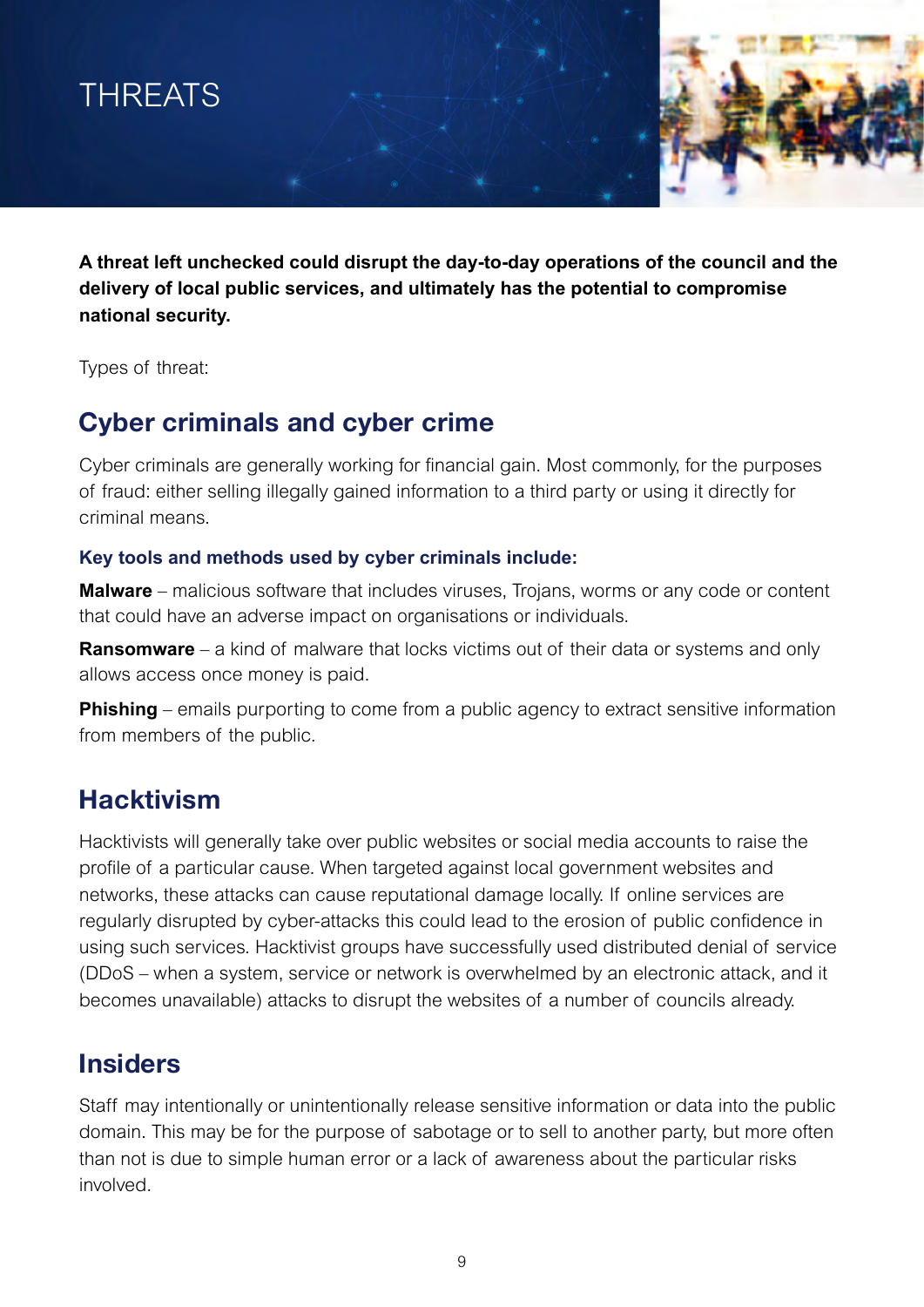# THREATS

### **Zero-day threats**

A zero-day exploit is a cyber-attack that occurs on the same day a weakness is discovered in software. At that point, it's exploited before a fix becomes available from its creator. It is an attack that exploits a previously unknown security vulnerability. This poses a risk to any computer or system that has not had the relevant patch applied or updated its antivirus software.

### **Physical threats**

The increasing reliance on digital services brings with it an increased vulnerability in the event of a fire, flood, power cut or other disaster natural or otherwise that impact upon council IT systems.

### **Terrorists**

Some terrorist groups demonstrate intent to conduct cyber-attacks, but fortunately have limited technical capability. Terrorist groups could obtain improved capability in a number of ways, namely through the sharing of expertise in online forums providing a significant opportunity for terrorists to escalate their capability.

### **Espionage**

Several of the most sophisticated and hostile foreign intelligence agencies target UK government and public sector networks to steal sensitive information. This could ultimately disadvantage the UK in diplomatic or trade negotiations, or militarily.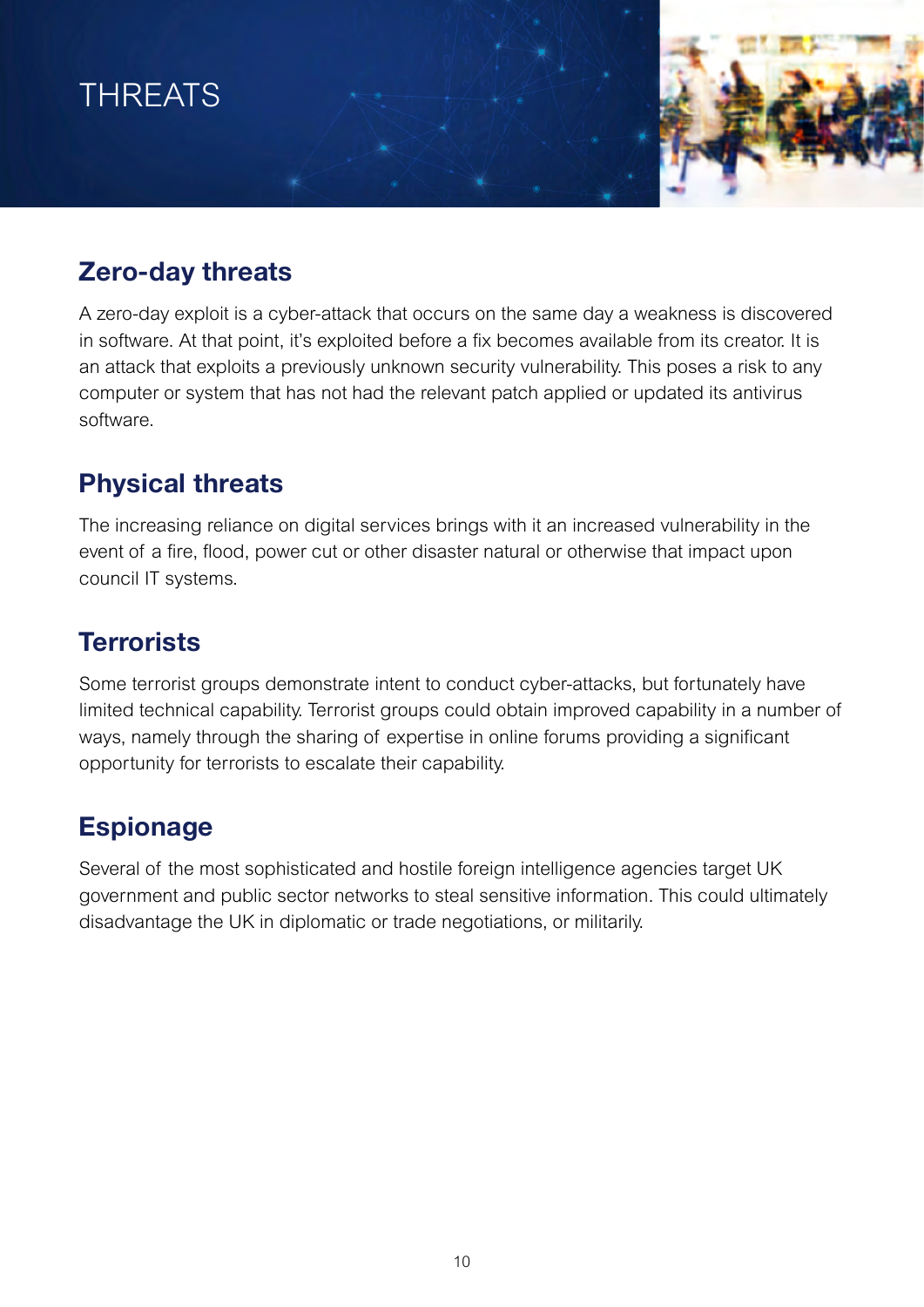# <span id="page-10-0"></span>VULNERABILITIES



**Vulnerabilities are weaknesses or other conditions in an organisation that a threat actor; such as a hacker, nation-state, disgruntled employee, or other attacker, can exploit to adversely affect data security. Cyber vulnerabilities typically include a subset of those weaknesses and focus on issues in the IT software, hardware, and systems an organisation uses.**



**System Maintenance.** Mistakes are constantly discovered and fixed in all deployed systems. If systems are not quickly patched, then anyone who wishes to attack a system has a much better chance of success.



**Legacy Software**. Software that is in use but out of support, or unsupportable, cannot be patched. Therefore, the likelihood of it being successfully compromised grows over time and cannot be addressed.



**People**. 'Social engineering' seeks to trick people into allowing access to systems or handing over their passwords. Training and support is the only solution to this challenge.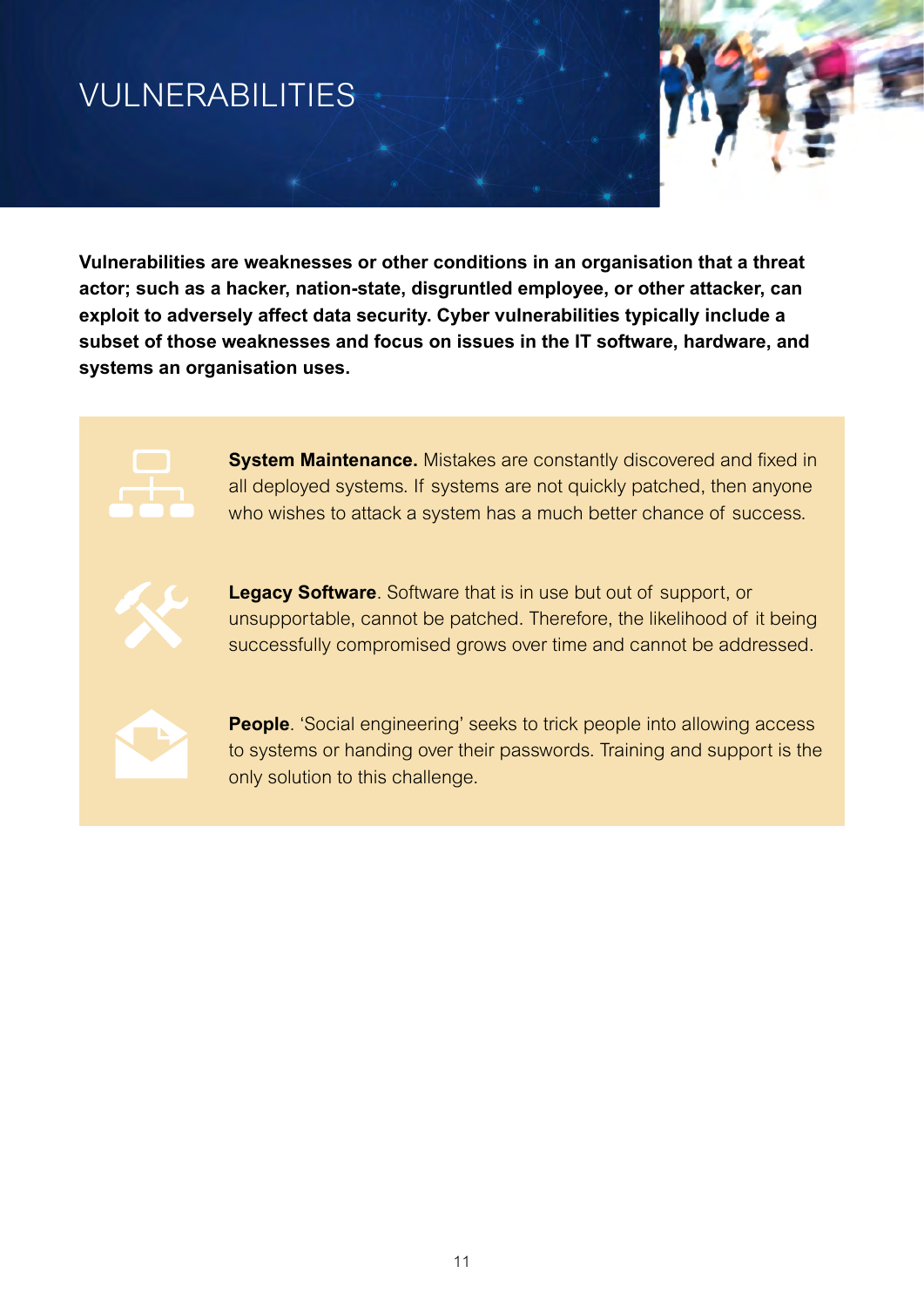<span id="page-11-0"></span>

**Cyber Risk Management is a fundamental part of broader risk management to ensure cyber security challenges are fully identified across the council and appropriate action is carried out to mitigate the risk.**

**The management of cyber security is, in large part, the management of risk. DCC has robust processes in place to manage risk at various levels within the organisation.**

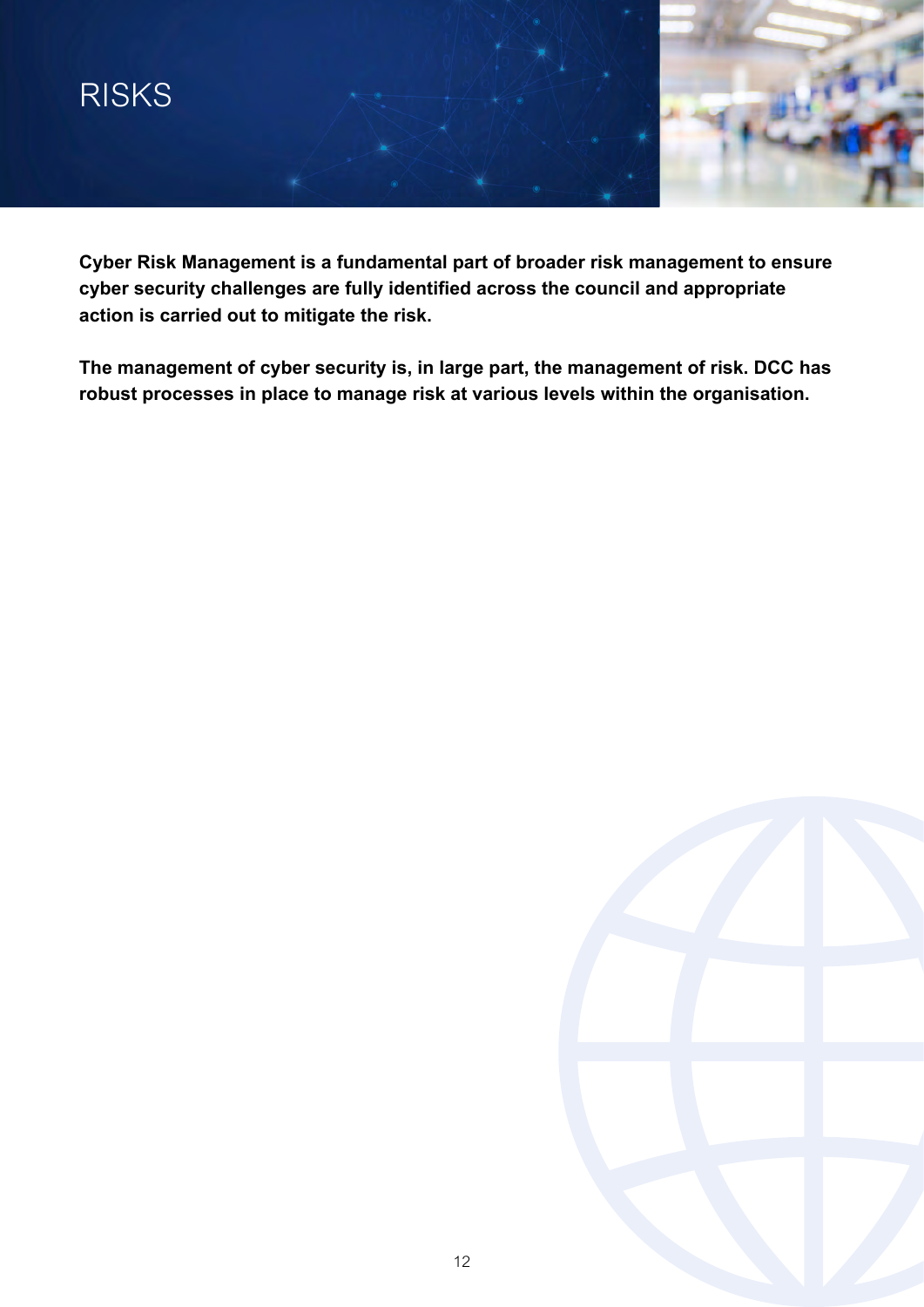# <span id="page-12-0"></span>OUR APPROACH, PRINCIPLES AND PRIORITIES



**To mitigate the multiple threats we face and safeguard our interests in cyberspace, we need a strategic approach that underpins our collective and individual actions in the digital domain.**

#### **This will include:**

- **★ A council wide risk management framework** to help build a risk aware culture within the council, ensuring staff understand how to identify and manage risks.
- ✔ **Cyber Awareness training** to help mitigate insider threats, understand supply chain risks and ensure all staff understand the issues and their responsibilities.
- ✔ **Applying the Cyber Essentials scheme controls** and conforming to appropriate frameworks to ensure that the council will be able to identify, mitigate and protect against information security risks in a prioritised and resourceful fashion.

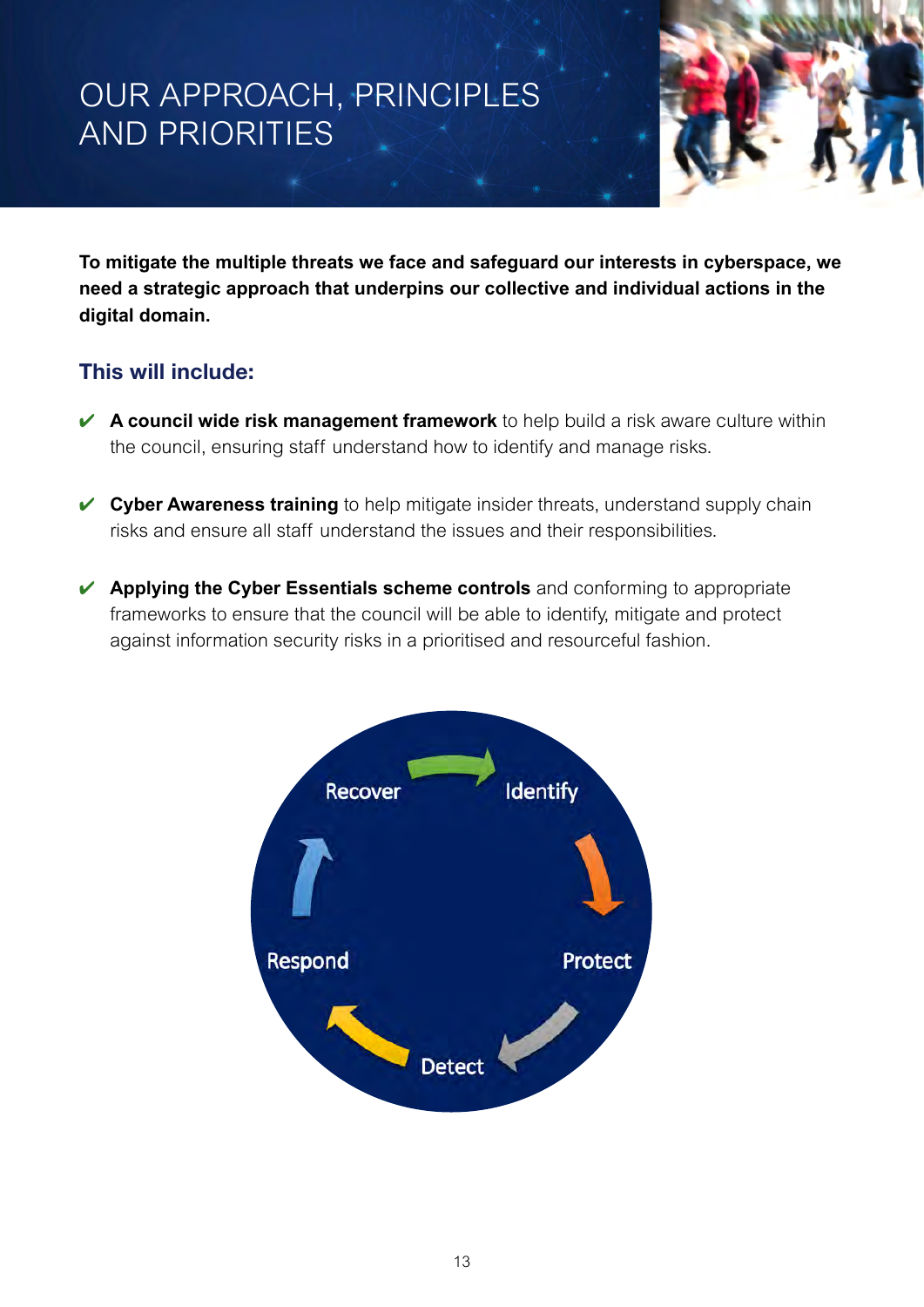# <span id="page-13-0"></span>IMPLEMENTING THE STRATEGY



### **Deter and Detect**

**The council will be a hard target for all forms of aggression in cyberspace. This will involve detecting, understanding, investigating and disrupting hostile action against us.**

#### **Actions:**

- **► Support enhanced governance** through the application of government's cyber security guidance, e.g. 10 Steps to Cyber Security or Cyber Essentials.
- ✔ **Support network security** through:
	- » The use of multi-factor authentication, where technically possible.
	- » Application of complex password protocols Passwords which would on their own grant extensive system access, will have high complexity.
- ✔ **Raise defences** through malware prevention.
- ✔ **Review removable media/device controls**.
- ✔ **Maintain secure configuration**.
- ✔ **Deliver agreed plans and guidance**.
- ✔ **Training and educating users** to help detect, deter and defend against the Cyber threats.
- ✔ In line with the **Counter Terrorism and Security Act 2015**, the council has a duty to ensure that those vulnerable to radicalisation have appropriate safeguards and support. Measures are in place to block access to online resources where recruitment, radicalisation and dissemination can take place. Daily reports are sent to a crossservice Moderation Group and summarised and reported to management teams regularly.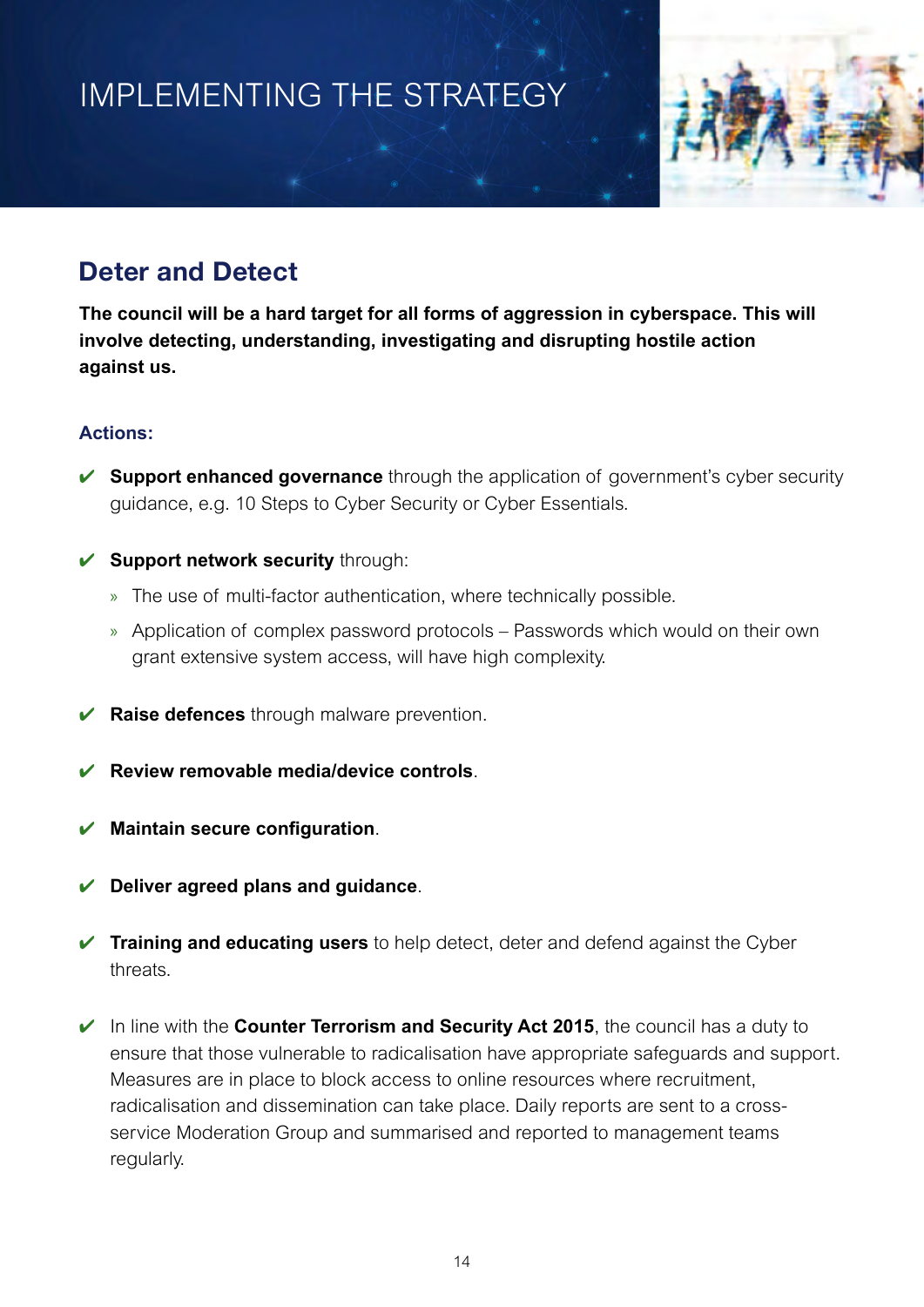# <span id="page-14-0"></span>IMPLEMENTING THE STRATEGY



### **Defend and Develop**

**The council will continually develop our innovative cyber security strategy to address the risks faced by our residents, businesses, and community and voluntary sector. This includes developing a coordinated and tailored approach to risks and threats that we may encounter and mitigation of potential vulnerabilities.**

#### **Actions:**

- ✔ **Develop and maintain risk management framework**, internal control and governance for the prevention and detection of irregularities and fraud.
- ✔ **Implement process, procedures and controls** to manage changes in cyber threat level and vulnerabilities.
- **Manage vulnerabilities** that may allow an attacker to gain access to critical systems.
- ✔ **Operate the council's penetration testing programme and cyber-incident response**.
- **► Introduce training** for staff and elected members.
- **► Develop an incident response and management plan**, with clearly defined actions, roles and responsibilities.
- **► Develop a communication plan** in the event of an incident which includes notifying (for example) the relevant supervisory body, senior accountable individuals, the Departmental press office, the National Cyber Security Centre (NCSC), Government Security Group (Cabinet Office), the Information Commissioner's Office (ICO) or law enforcement as applicable (not exhaustive).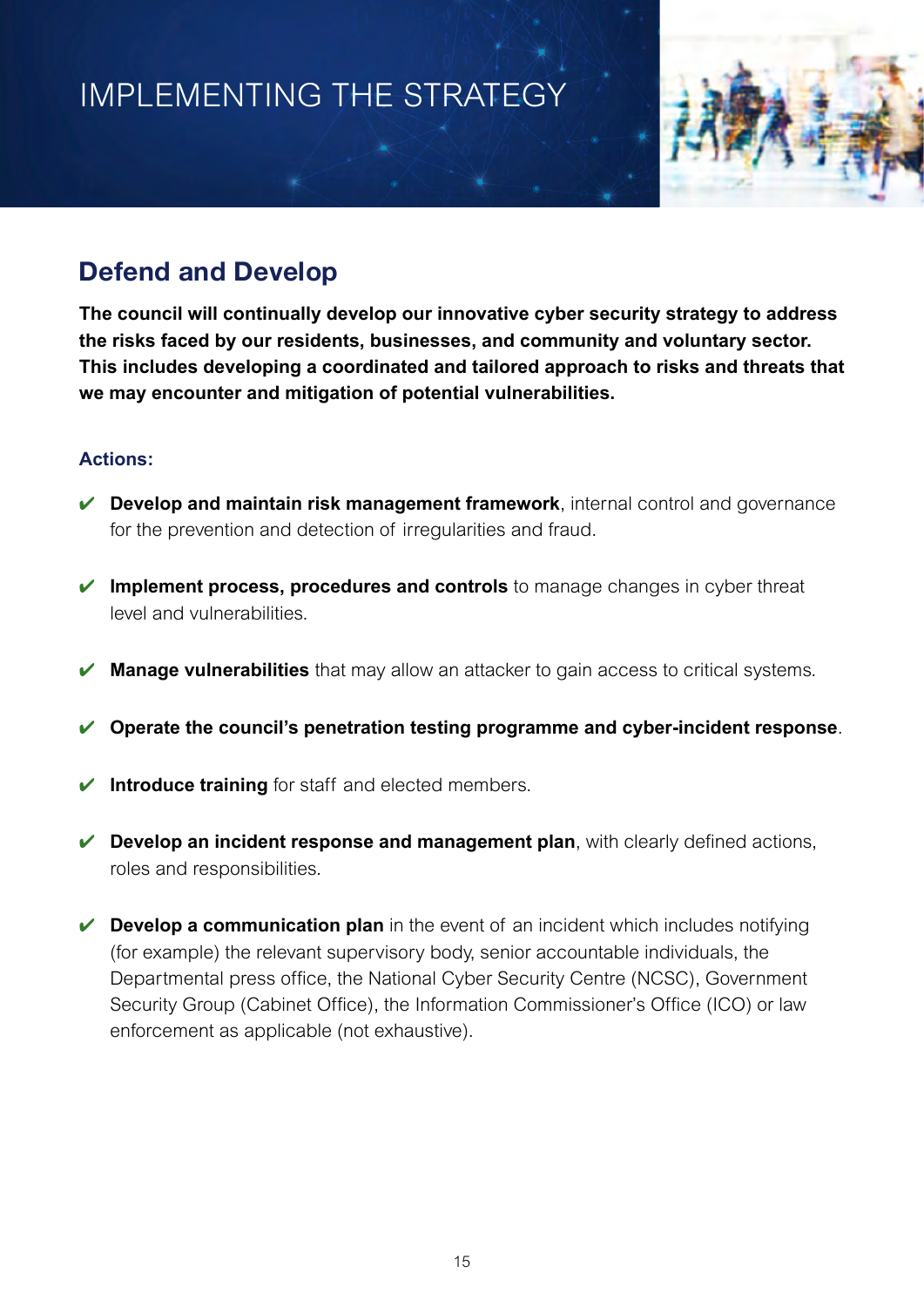# CRITICAL SUCCESS FACTORS



### **In continuing to provide assurance, DCC will:**

- **D** Develop appropriate cyber security governance processes and a security framework with policies/procedures reviewed on a regular basis.
- **C** Create a cyber-specific Business Continuity Management Plan and review DCC's Incident Plan to include emergency planning for cyber attack.
- $\bigcap$  Maintain, rehearse and regularly review an incident response and management plan, with clearly defined actions, roles and responsibilities. A copy of all incidents shall be recorded regardless of the need to report them.
- $\bigcap$  Set up playbooks to support test exercises on a regular basis; to ensure effective reaction to incidents when they occur.
- Create test plans with security testing as a standard.
- Reconcile current systems in place and previous review points (build into Enterprise Architecture).
- Review vendor management process of assessments of third parties.
- **EXPLORE Active Cyber Defence tools and new technologies to ensure DCC has best** solutions to match with threats.
- Apply the government's cyber security guidance 10 Steps to Cyber Security.
- Provide relevant cyber security training for staff and elected members.
- $\bigcap$  Apply a regular schedule of cyber exercises, within the wider cycle of multi-agency incident response and recovery exercises.
- Comply with the applicable standards (PSN, PCI-DSS, etc).
- **P** Protect enterprise technology by working with DCC's supply chain to develop model architecture and review audit logs to reduce chances of threats.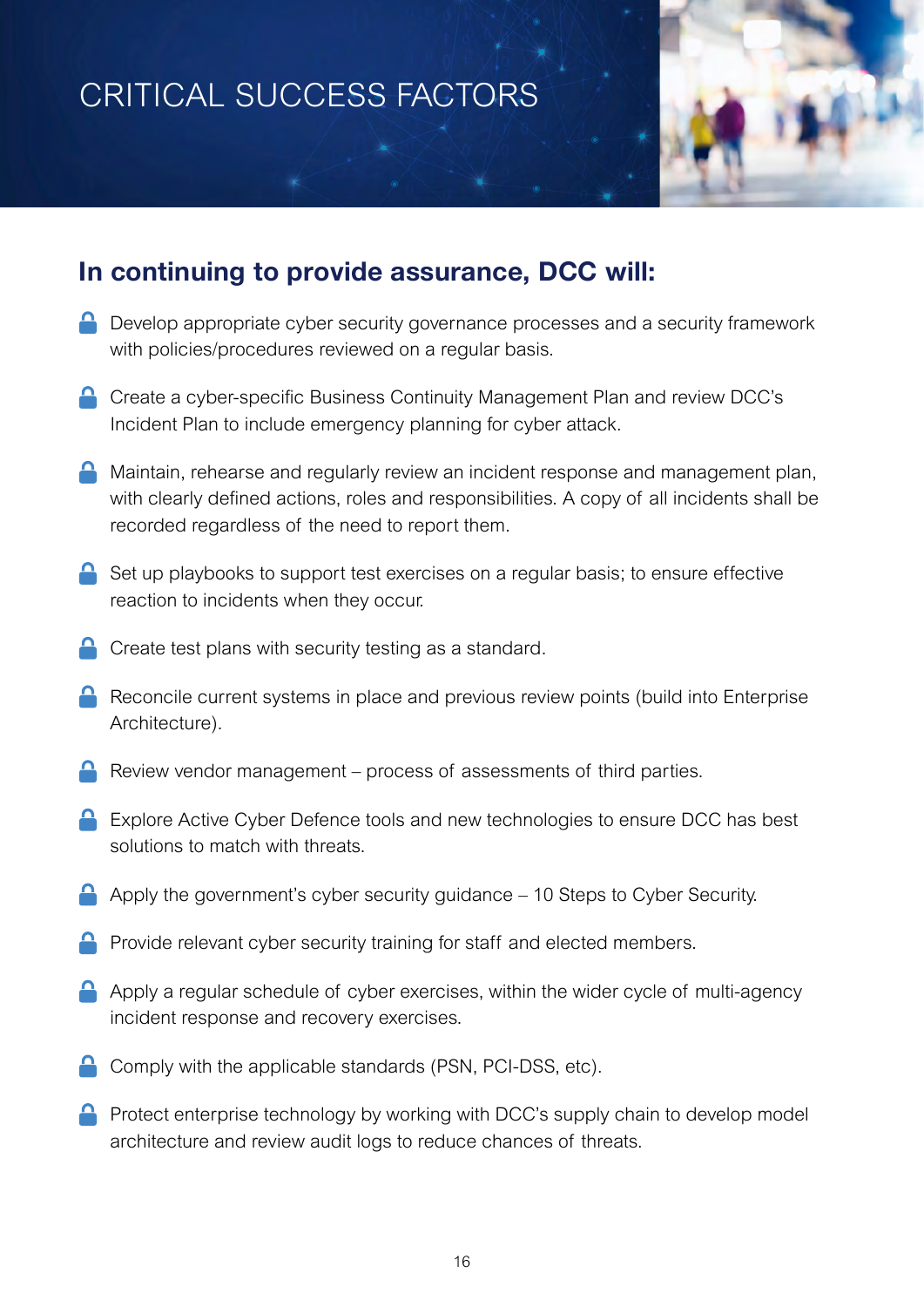# <span id="page-16-0"></span>CYBER SECURITY GOVERNANCE **ROLES AND RESPONSIBILITIES**



**Effective cyber security governance in Durham is delivered through the following roles and functions:**

#### **Senior Information Risk Owner (SIRO)**

The Council's nominated Senior Information Risk Owner (SIRO), is the Director of Resources. The SIRO is responsible for the governance of cyber security and information risk within the Council. This includes ensuring that information governance risk is managed in accordance with GDPR. However, whilst the SIRO is the nominated officer, responsibility for safeguarding information and information systems is shared across the organisation with all staff having a role to play.

#### **The Cabinet**

The Cabinet is made up of the Leader of the Council and other senior councillors (Cabinet members). Cabinet will agree and receive updates on implementation of the Cyber Security Strategy.

#### **Corporate Management Team (CMT)**

CMT sponsor the Cyber Security Strategy and oversee the strategic framework through which the council governs its information resources.

#### **Safer Cyber Working Group**

This stakeholder group is made up of DCC and partner organisations, including police, probation service, education, community/voluntary sector, CCG, fire and rescue, PCC, victim support and business. It aims to:

- Raise awareness of the general population about staying safe online
- Reduce risk to the most vulnerable groups
- Build resilience of local businesses to the threat of cyber crime

#### **Cyber Security Steering Group (CSSG)**

The Cyber Security Steering Group are responsible for overseeing the delivery of the Cyber Security Strategy and monitoring its effectiveness.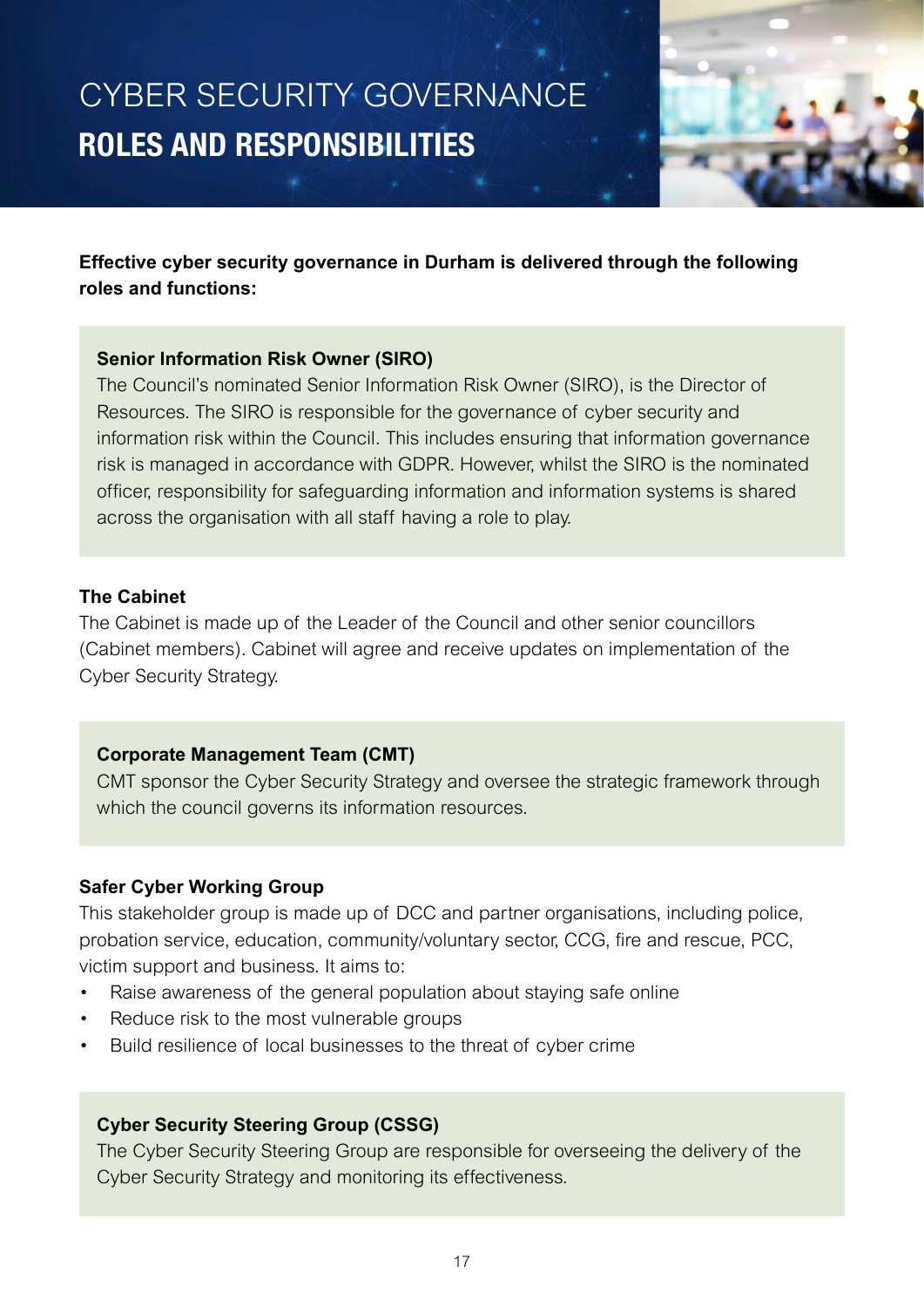CYBER SECURITY GOVERNANCE **ROLES AND RESPONSIBILITIES**



#### **Digital Security Team**

The Digital Security Team lead the cyber security programme. They monitor and report rogress to the CSSG and to all employees across the council; support services through a network of Information Champions; develop and maintain a corporate inventory of all processing activity across the council; review these processing activities and seek legal assurance; and review contracts and ensure that GDPR changes are reflected.

#### **Digital Programme Board**

The Digital Programme Board oversees implementation of DCC's Digital Programme. They ensure that risks, issues and dependencies are proactively managed and make decisions in relation to any risks and issues that have been escalated in relation to the Digital Programme.

#### **Digital Services**

DCS oversees the delivery of the ICT Service for Durham County Council.

#### **Information Asset Owners (IAO)**

Information Asset Owners are responsible for all processing of personal data within their business area.

#### **All DCC officers**

It is the responsibility of all officers to comply with the standards set out in this Cyber Security Strategy.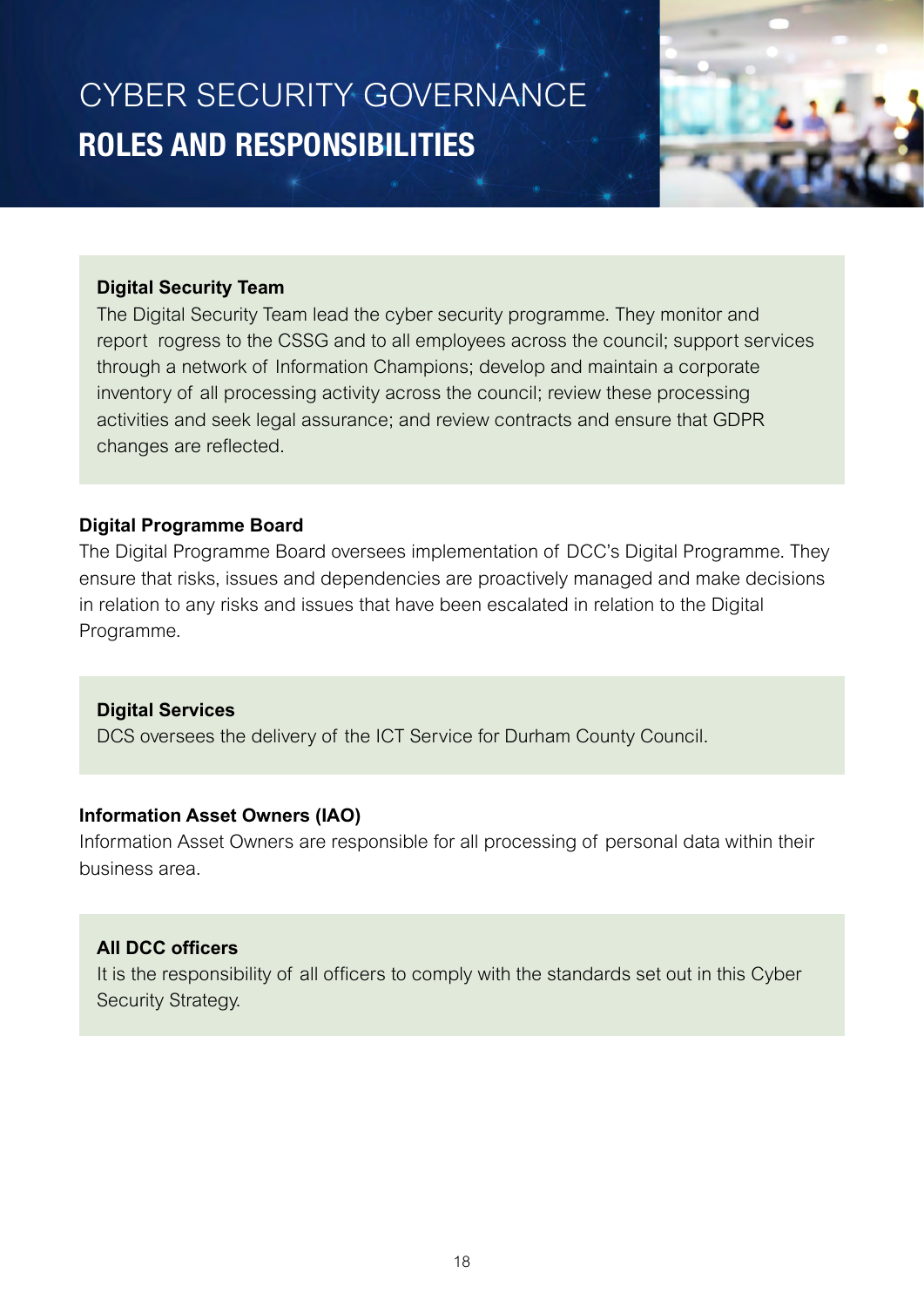# <span id="page-18-0"></span>APPENDIX 1 **STANDARDS**



- ✔ Bankers' Automated Clearing Services (BACS)
- $\vee$  Cyber Essentials (for a subset of traded services)
- ✔ Criminal Justice Secure Mail (CJSM)
- $\vee$  NHS Data Security and Protection Toolkit (DSPT)
- ✔ Payment Card Industry Data Security Standard (PCI DSS)
- ✔ Public Services Network (PSN)

In addition, DCC should follow all relevant National Cyber Security Centre (NCSC) guidance and Center for Internet Security (CIS) benchmarks.

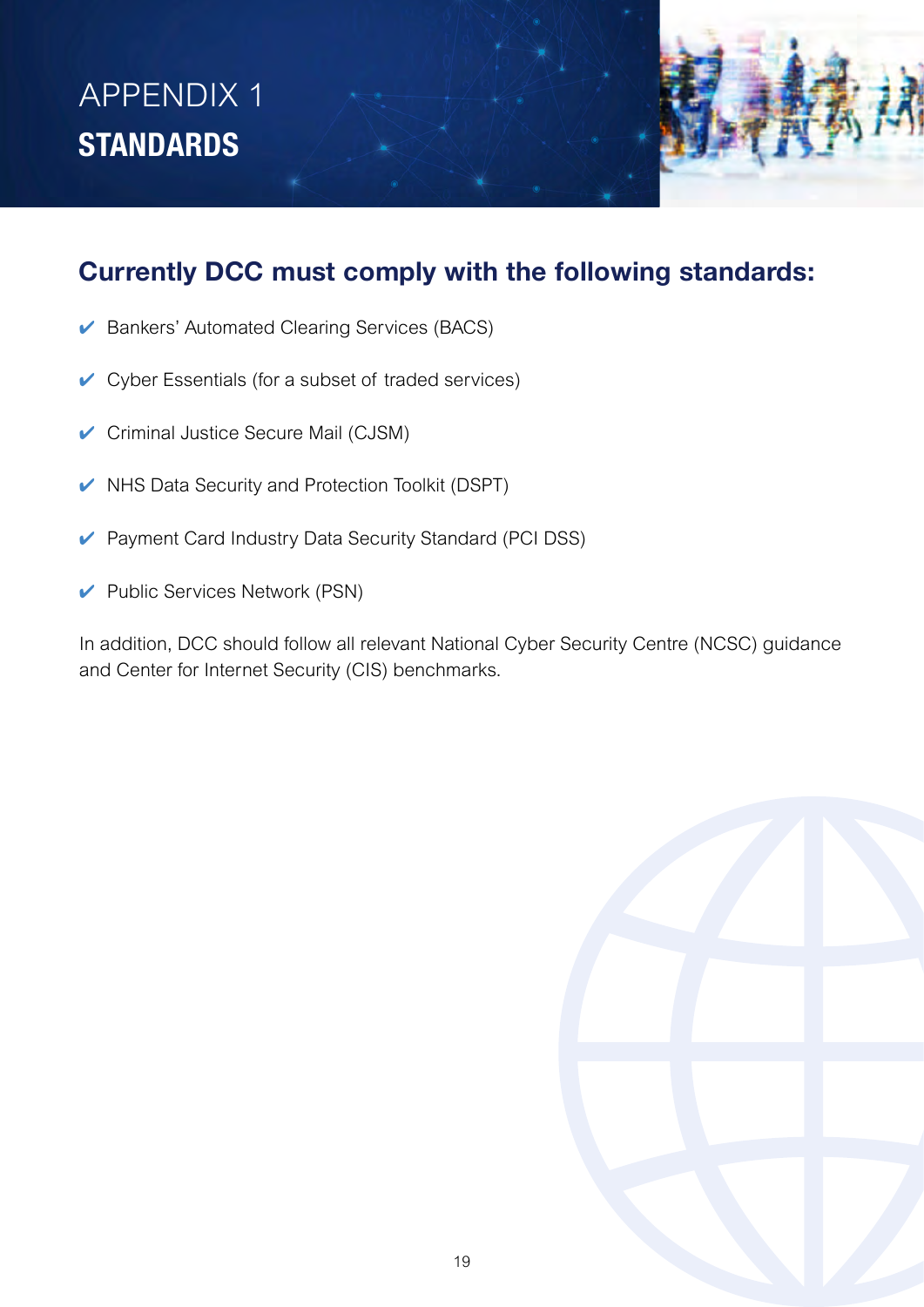# <span id="page-19-0"></span>APPENDIX 2 **NCSC: 10 STEPS TO CYBER SECURITY**

- 
- 1. **Risk management** Taking risks is a natural part of doing business. Risk management informs decisions so that the right balance of threats and opportunities can be achieved to best deliver business objectives. Risk management in the cyber security domain helps ensure that the technology, systems and information in an organisation are protected in the most appropriate way, and that resources are focused on the things that matter most to the business. A good risk management approach will be embedded throughout the organisation and complement the way that other business risks are managed.
- 2. **Engagement and training** People should be at the heart of any cyber security strategy. Good security takes into account the way people work in practice and doesn't get in the way of people getting their jobs done. People can also be one of the most effective resources in preventing incidents (or detecting when one has occurred), provided they are properly engaged and there is a positive cyber security culture which encourages them to speak up. Supporting staff to obtain the skills and knowledge required to work securely is often done through awareness raising or training. This not only helps protect your organisation, but also demonstrates that staff are valued, and that their importance to the business is recognised.
- 3. **Asset management** Asset management encompasses the way that the required knowledge of your assets can be established and maintained. Over time, systems generally grow organically, and it can be difficult to maintain an understanding of all the associated assets. Incidents can occur as the result of not fully understanding an environment, whether it is an unpatched service, an exposed cloud storage account or a mis-classified document. Ensuring that all of these assets are known about is a fundamental precursor to being able to understand and address the resulting risks. Understanding when systems will no longer be supported can help to better plan for upgrades and replacements and help to avoid operating vulnerable legacy systems.
- 4. **Architecture and configuration** The technology and cyber security landscape is constantly evolving. To address this, organisations need to ensure that good cyber security is baked into their systems and services from the outset, and that those systems and services can be maintained and updated to adapt effectively to emerging threats and risks.
- 5. **Vulnerability management** The majority of cyber security incidents are the result of attackers exploiting publicly disclosed vulnerabilities to gain access to systems and networks. Attackers will, often indiscriminately seek to exploit vulnerabilities as soon as they have been disclosed. Therefore, it is important (and essential for any systems that are exploitable from the Internet) to install security updates as soon as possible to protect the organisation. Some vulnerabilities may be harder to fix, and a good vulnerability management process will help to prioritise remedial actions.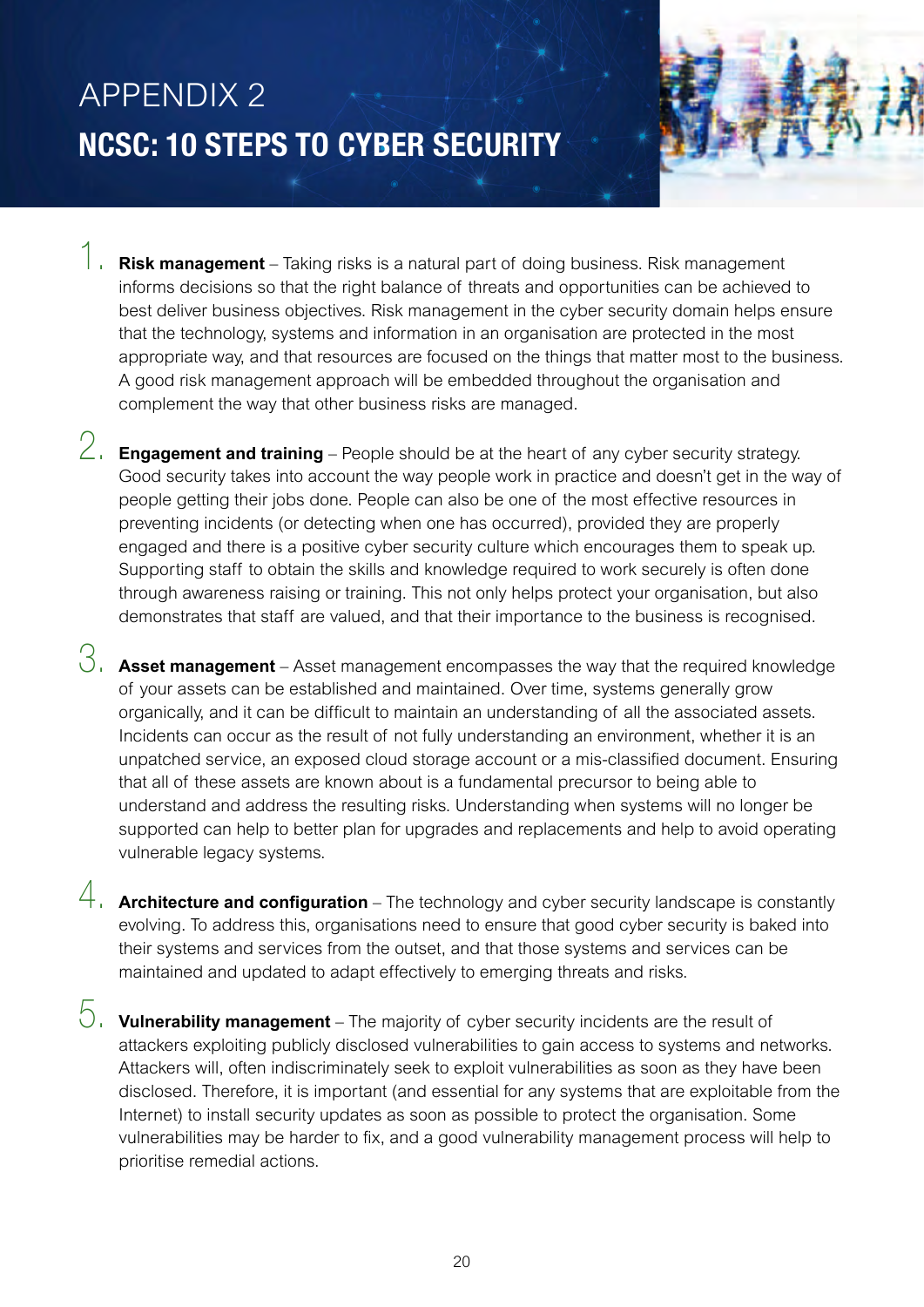# APPENDIX 2 **NCSC: 10 STEPS TO CYBER SECURITY**

- 
- 6. **Identity and access management** Access to data, systems and services need to be protected. Understanding who or what needs access, and under what conditions, is just as important as knowing who needs to be kept out. Appropriate methods must be chosen to establish and prove the identity of users, devices, or systems, with enough confidence to make access control decisions. A good approach to identity and access management will make it difficult for attackers to pretend they are legitimate, whilst keeping it as simple as possible for legitimate users to access what they need.
- 7. **Data security** Data needs to be protected from unauthorised access, modification, or deletion. This involves ensuring data is protected in transit, at rest, and at end of life (that is, effectively sanitising or destroying storage media after use). In many cases, data will be outside your direct control, so it important to consider the protections that can be applied, as well as the assurances that may be needed from third parties. With the rise in increasingly tailored ransomware attacks preventing organisations from accessing their systems and data stored on them, other relevant security measures should include maintaining up-to-date, isolated, offline backup copies of all important data.
- 8. **Logging and monitoring** Collecting logs is essential to understand how systems are being used and is the foundation of security (or protective) monitoring. In the event of a concern or potential security incident, good logging practices will allow a retrospective view of what has happened and understand the impact of the incident. Security monitoring takes this further and involves the active analysis of logging information to look for signs of known attacks or unusual system behaviour, enabling organisations to detect events that could be deemed as a security incident, and respond accordingly in order to minimise the impact.
- **Incident management** Incidents can have a huge impact on an organisation in terms of cost, productivity and reputation. However, good incident management will reduce the impact when they do happen. Being able to detect and quickly respond to incidents will help to prevent further damage, reducing the financial and operational impact. Managing the incident whilst in the media spotlight will reduce the reputational impact. Finally, applying what has been learned in the aftermath of an incident will better prepare the organisation for any future incidents.
- **Supply chain security** Most organisations rely upon suppliers to deliver products, systems, and services. An attack on suppliers can be just as damaging as one that directly targets the organisation directly. Supply chains are often large and complex, and effectively securing the supply chain can be difficult due to inherent vulnerabilities, introduced or exploited at any point within the chain. The first step is to understand the supply chain, including commodity suppliers, such cloud service providers and those suppliers of bespoke contracts. Exercising influence where possible, and encouraging continuous improvement, will help to improve security across the supply chain.